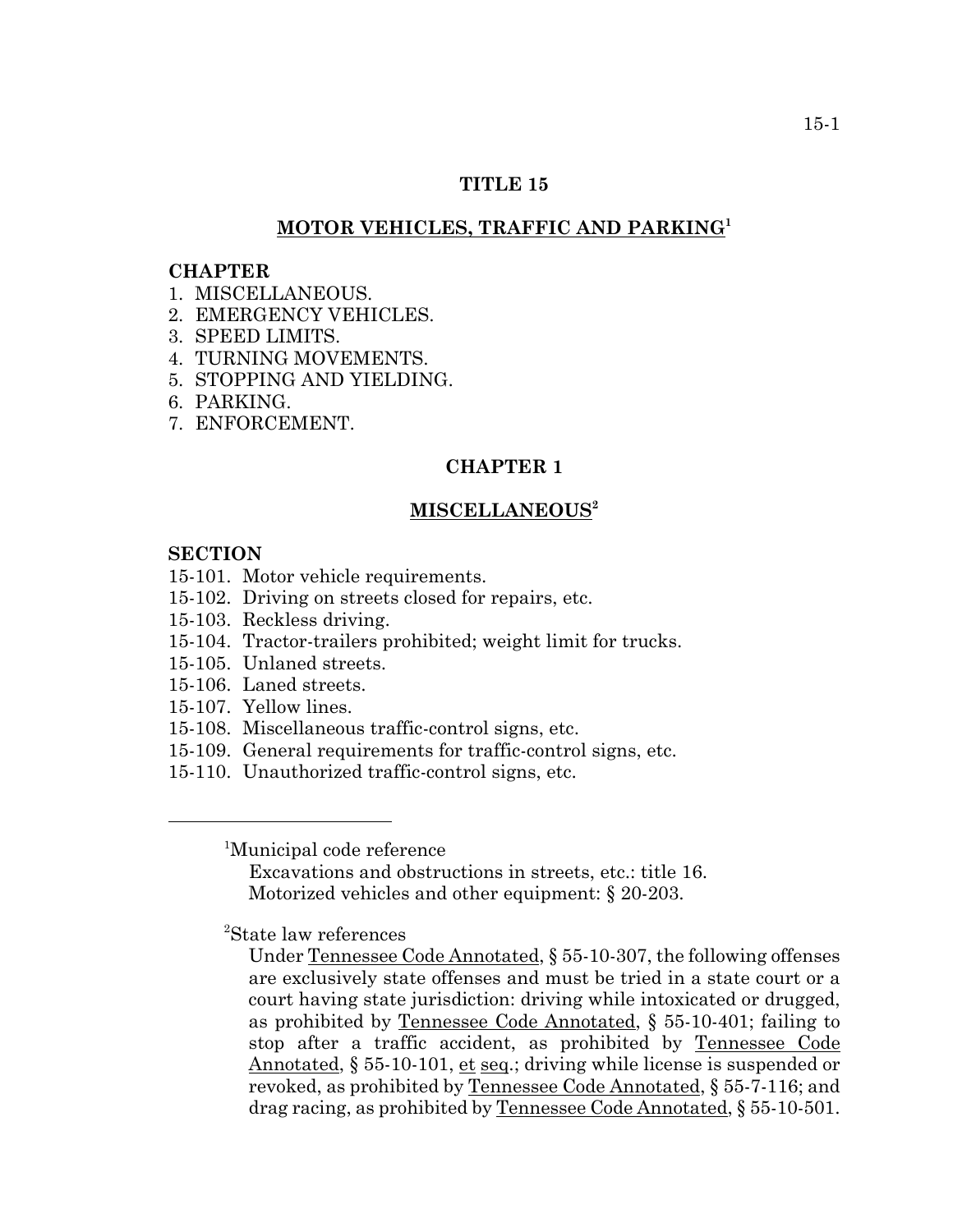- 15-111. Presumption with respect to traffic-control signs, etc.
- 15-112. School safety patrols.
- 15-113. Driving through funerals or other processions.
- 15-114. Clinging to vehicles in motion.
- 15-115. Riding on outside of vehicles.
- 15-116. Backing vehicles.
- 15-117. Projections from the rear of vehicles.
- 15-118. Causing unnecessary noise.
- 15-119. Vehicles and operators to be licensed.
- 15-120. Passing.
- 15-121. Damaging pavements.
- 15-122. Bicycle riders, etc.
- 15-123. Compliance with financial responsibility law required.
- 15-124. Pedestrians in crosswalks.
- 15-125. Adoption of state traffic statutes and regulations.

**15-101. Motor vehicle requirements**. It shall be unlawful for any person to operate any motor vehicle within the corporate limits unless such vehicle is equipped with properly operating muffler, lights, brakes, horn, and such other equipment as is prescribed and required by Tennessee Code Annotated, title 55, chapter 9. (1995 Code, § 15-101)

**15-102. Driving on streets closed for repairs, etc**. Except for necessary access to property abutting thereon, no motor vehicle shall be driven upon any street that is barricaded or closed for repairs or other lawful purpose. (1995 Code, § 15-102)

**15-103. Reckless driving**. Irrespective of the posted speed limit, no person, including operators of emergency vehicles, shall drive any vehicle in willful or wanton disregard for the safety of persons or property. (1995 Code, § 15-103)

## **15-104. Tractor-trailers prohibited; weight limit for trucks**.

(1) No tractor-trailer truck, nor any category of truck with a Gross Vehicle Weight (GVW) in excess of 8,999 pounds, may be operated upon the streets of the City of Tusculum other than Shiloh Road and those streets designated as a State or Federal Highway.

(2) Exempted from the prohibitions enumerated in  $\S 15-104(1)$  are the following categories of vehicles:

(a) Customary emergency vehicles such as ambulances and fire trucks;

(b) Vehicles designed and used primarily for the transportation of passengers such as school buses and intra-city buses;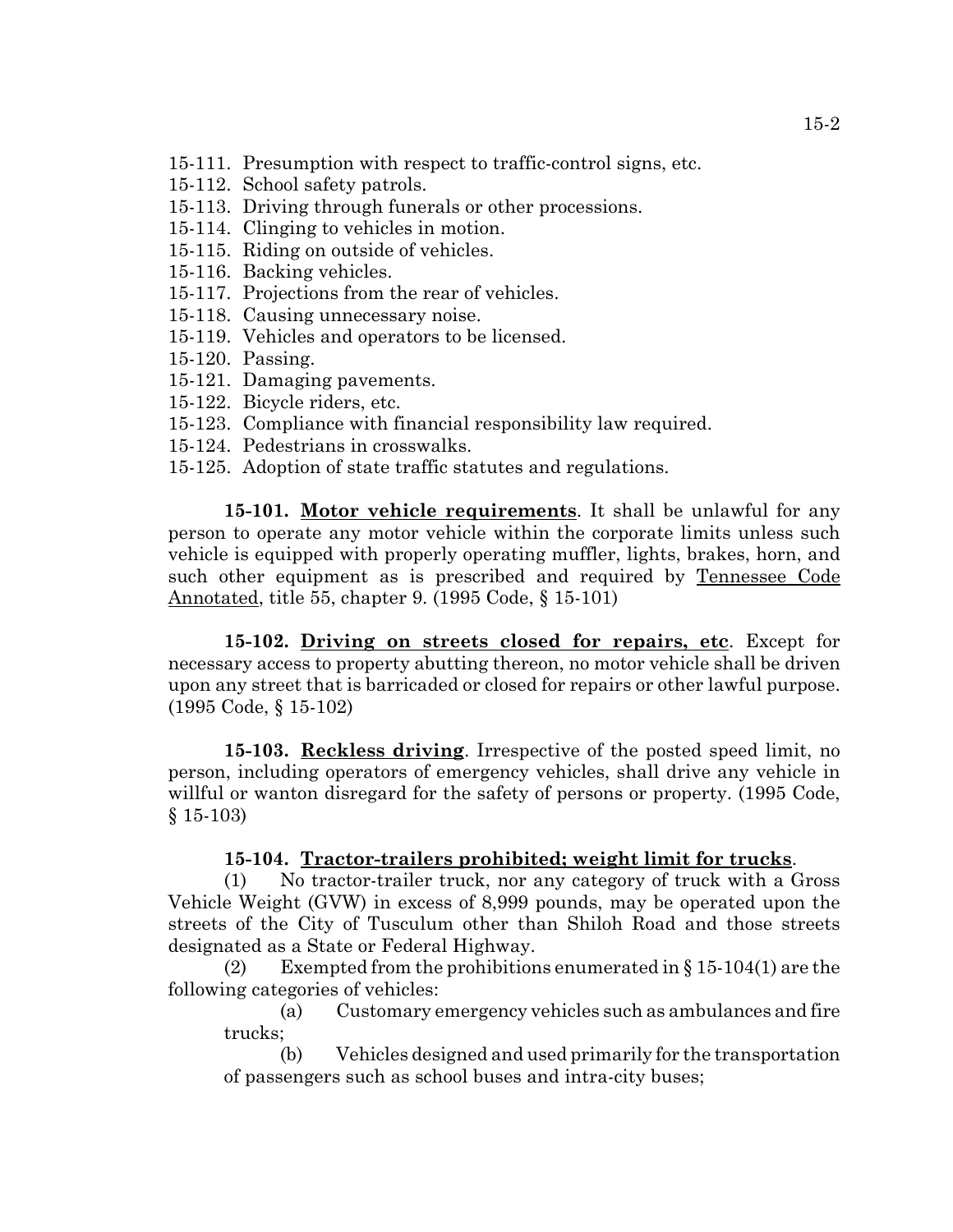(c) Vehicles which might otherwise violate prohibitions by being in areas from which they are restricted by  $\S 15-104(1)$  but for the fact that they are proceeding in the most direct manner practical to or from the residence of the vehicle operator, or to or from a point of delivery and/or pickup and which have documentary proof in the form of bills of lading, pick-up orders or the like, within the driver's compartment.

(d) Posted exceptions to the foregoing shall take precedence over the provisions of this section. (1995 Code, § 15-104)

**15-105. Unlaned streets**. (1) Upon all unlaned streets of sufficient width, a vehicle shall be driven upon the right half of the street except:

(a) When lawfully overtaking and passing another vehicle proceeding in the same direction.

(b) When the right half of a roadway is closed to traffic while under construction or repair.

(2) All vehicles proceeding at less than the normal speed of traffic at the time and place and under the conditions then existing shall be driven as closely as practicable to the right hand curb or edge of the roadway, except when overtaking and passing another vehicle proceeding in the same direction or when preparing for a left turn. (1995 Code, § 15-105)

**15-106. Laned streets**. On streets marked with traffic lanes, it shall be unlawful for the operator of any vehicle to fail or refuse to keep his vehicle within the boundaries of the proper lane for his direction of travel except when lawfully passing another vehicle or preparatory to making a lawful turning movement.

On two (2) lane and three (3) lane streets, the proper lane for travel shall be the right hand lane unless otherwise clearly marked. (1995 Code, § 15-106)

**15-107. Yellow lines**. On streets with a yellow line placed to the right of any lane line or center line, such yellow line shall designate a no-passing zone, and no operator shall drive his vehicle or any part thereof across or to the left of such yellow line except when necessary to make a lawful left turn from such street. (1995 Code, § 15-107)

15-108. Miscellaneous traffic-control signs, etc.<sup>1</sup> It shall be unlawful for any pedestrian or the operator of any vehicle to violate or fail to comply with any traffic-control sign, signal, marking, or device placed or erected by the state or the city unless otherwise directed by a police officer.

<sup>&</sup>lt;sup>1</sup>Municipal code references

Stop signs, yield signs, flashing signals, pedestrian control signs, traffic control signals generally: §§ 15-505--15-509.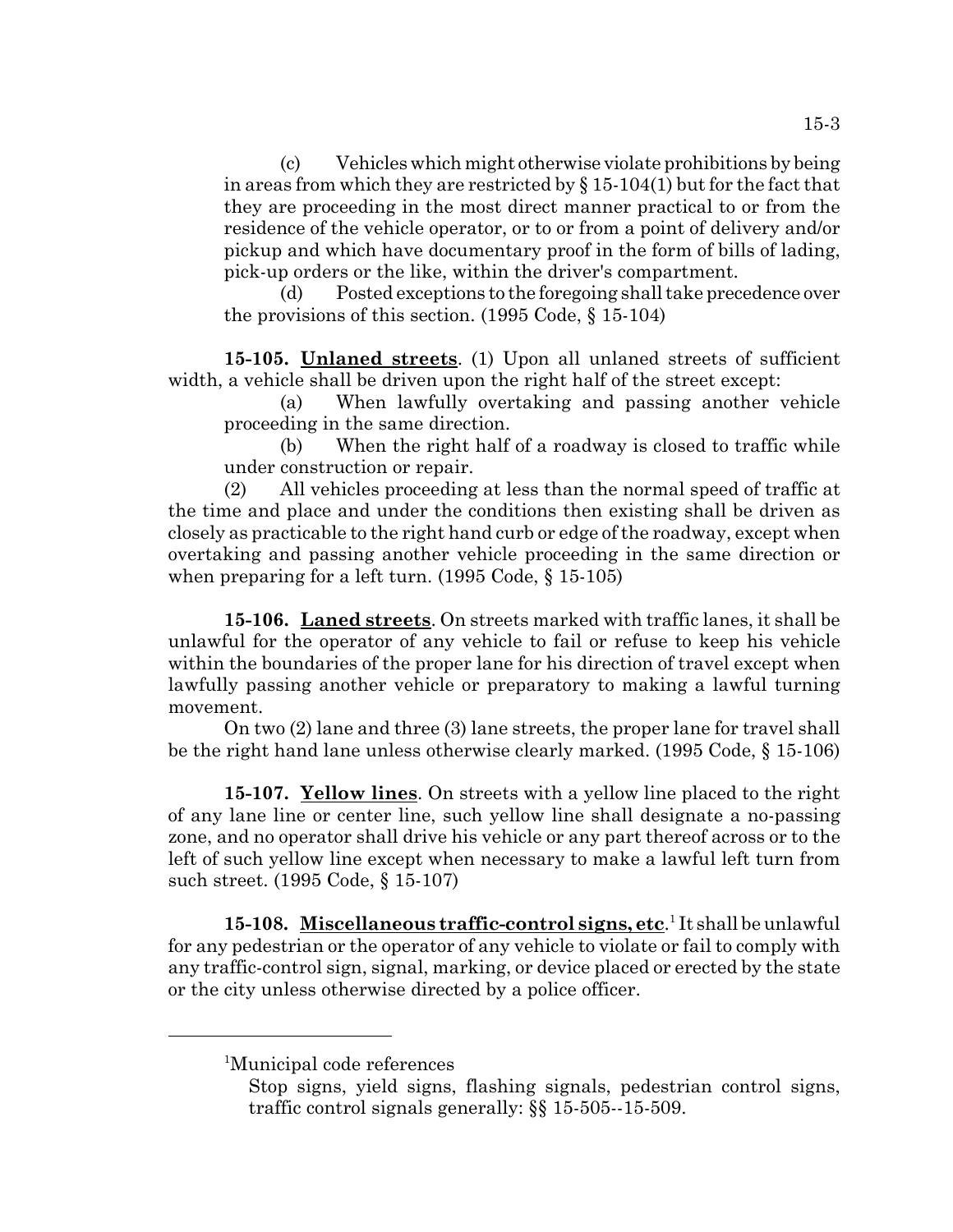It shall be unlawful for any pedestrian or the operator of any vehicle to willfully violate or fail to comply with the reasonable directions of any police officer. (1995 Code, § 15-108)

**15-109. General requirements for traffic-control signs, etc**. Pursuant to Tennessee Code Annotated, § 54-5-108, all traffic-control signs, signals, markings, and devices shall conform to the latest revision of the Tennessee Manual on Uniform Traffic Control Devices for Streets and Highways,<sup>1</sup> and shall be uniform as to type and location throughout the city. (1995 Code, § 15-109)

**15-110. Unauthorized traffic-control signs, etc**. No person shall place, maintain, or display upon or in view of any street, any unauthorized sign, signal, marking, or device which purports to be or is an imitation of or resembles an official traffic-control sign, signal, marking, or device or railroad sign or signal, or which attempts to control the movement of traffic or parking of vehicles, or which hides from view or interferes with the effectiveness of any official traffic-control sign, signal, marking, or device. (1995 Code, § 15-110)

**15-111. Presumption with respect to traffic-control signs, etc**. When a traffic-control sign, signal, marking, or device has been placed, the presumption shall be that it is official and that it has been lawfully placed by the proper authority. All presently installed traffic-control signs, signals, markings and devices are hereby expressly authorized, ratified, approved and made official. (1995 Code, § 15-111)

**15-112. School safety patrols**. All motorists and pedestrians shall obey the directions or signals of school safety patrols when such patrols are assigned under the authority of the chief of police and are acting in accordance with instructions; provided, that such persons giving any order, signal, or direction shall at the time be wearing some insignia and/or using authorized flags for giving signals. (1995 Code, § 15-112)

**15-113. Driving through funerals or other processions**. Except when otherwise directed by a police officer, no driver of a vehicle shall drive between the vehicles comprising a funeral or other authorized procession while they are in motion and when such vehicles are conspicuously designated. (1995 Code, § 15-113)

<sup>&</sup>lt;sup>1</sup>This manual may be obtained from the Superintendent of Documents, U. S. Government Printing Office, Washington, D.C. 20402.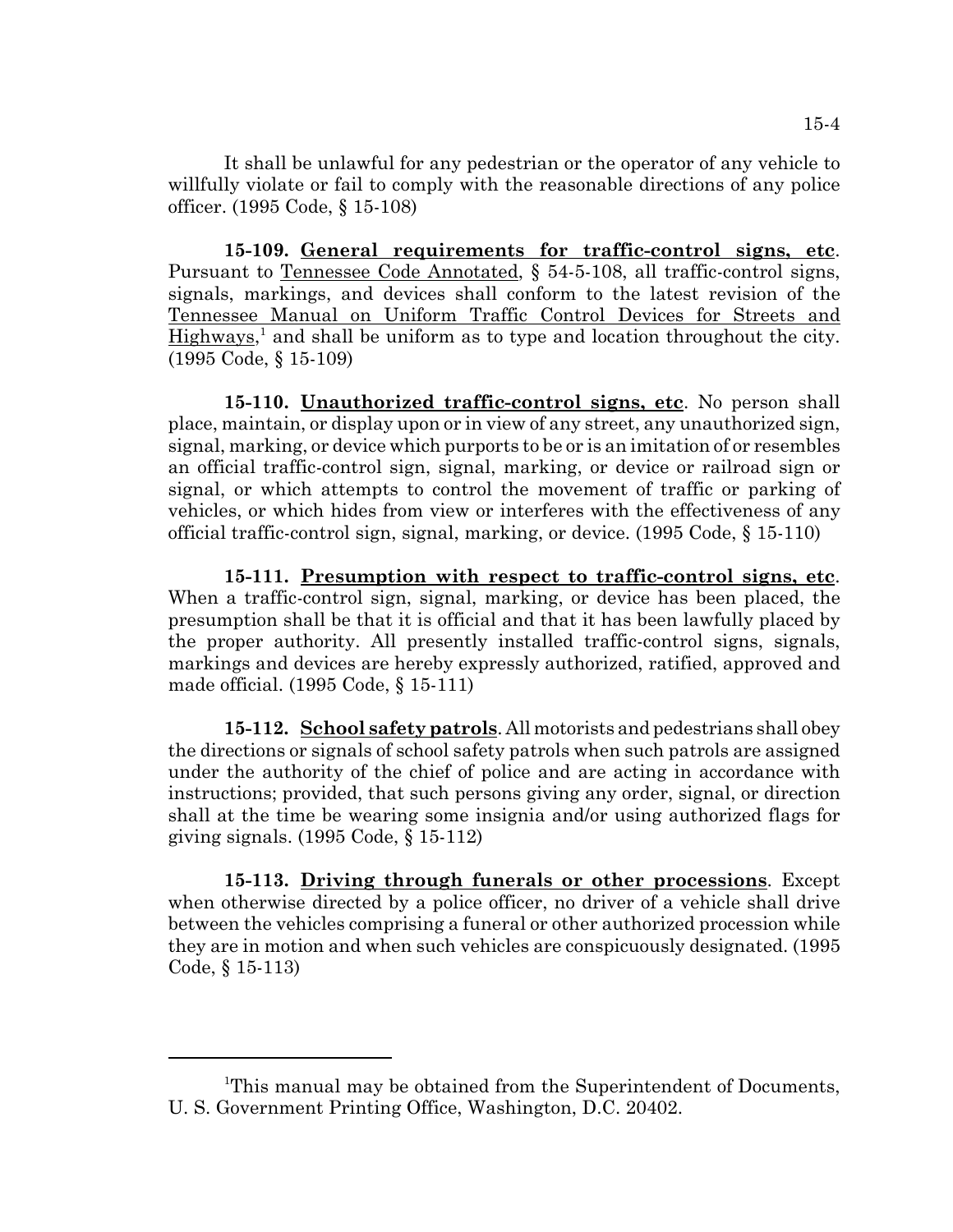**15-114. Clinging to vehicles in motion**. It shall be unlawful for any person traveling upon any bicycle, motorcycle, coaster, sled, roller skates, or any other vehicle to cling to, or attach himself or his vehicle to any other moving vehicle upon any street, alley, or other public way or place. (1995 Code, § 15-114)

**15-115. Riding on outside of vehicles**. It shall be unlawful for any person to ride, or for the owner or operator of any motor vehicle being operated on a street, alley, or other public way or place to permit any person to ride on any portion of such vehicle not designed or intended for the use of passengers. This section shall not apply to persons engaged in the necessary discharge of lawful duties nor to persons riding in the load-carrying space of trucks. (1995 Code, § 15-115)

**15-116. Backing vehicles**. The driver of a vehicle shall not back the same unless such movement can be made with reasonable safety and without interfering with other traffic. (1995 Code, § 15-116)

**15-117. Projections from the rear of vehicles**. Whenever the load or any projecting portion of any vehicle shall extend beyond the rear of the bed or body thereof, the operator shall display at the end of such load or projection, in such position as to be clearly visible from the rear of such vehicle, a red flag being not less than twelve inches (12") square. Between one-half (1/2) hour after sunset and one-half (1/2) hour before sunrise, there shall be displayed in place of the flag a red light plainly visible under normal atmospheric conditions at least two hundred feet (200') from the rear of such vehicle. (1995 Code, § 15-117)

**15-118. Causing unnecessary noise**. (1) It shall be unlawful for any person to cause unnecessary noise by unnecessarily sounding the horn, "racing" the motor, or causing the "screeching" or "squealing" of the tires on any motor vehicle.

(2) It shall be unlawful for truck tractors and semi-trailers operating within identified and marked places within the City of Tusculum to utilize engine compression braking devices. (1995 Code, § 15-118, as replaced by Ord. #18-01, Aug. 2018 *Ch2\_7-27-20*)

**15-119. Vehicles and operators to be licensed**. It shall be unlawful for any person to operate a motor vehicle in violation of the "Tennessee Motor Vehicle Title and Registration Law" or the "Uniform Motor Vehicle Operators' and Chauffeurs' License Law." (1995 Code, § 15-119)

**15-120. Passing**. Except when overtaking and passing on the right is permitted, the driver of a vehicle passing another vehicle proceeding in the same direction shall pass to the left thereof at a safe distance and shall not again drive to the right side of the street until safely clear of the overtaken vehicle.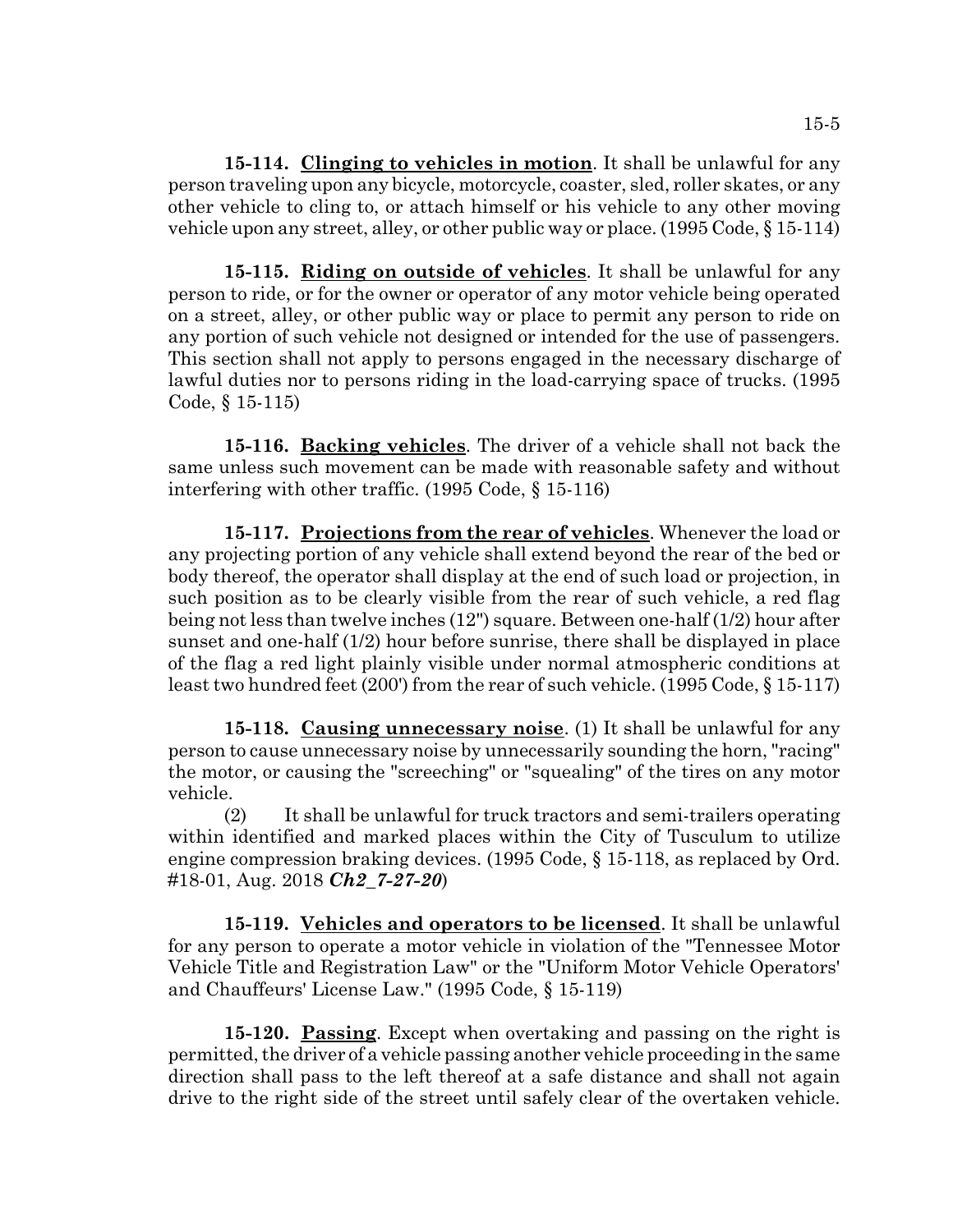The driver of the overtaken vehicle shall give way to the right in favor of the overtaking vehicle on audible signal and shall not increase the speed of his vehicle until completely passed by the overtaking vehicle.

When the street is wide enough, the driver of a vehicle may overtake and pass upon the right of another vehicle which is making or about to make a left turn.

The driver of a vehicle may overtake and pass another vehicle proceeding in the same direction either upon the left or upon the right on a street of sufficient width for four (4) or more lanes of moving traffic when such movement can be made in safety.

No person shall drive off the pavement or upon the shoulder of the street in overtaking or passing on the right.

When any vehicle has stopped at a marked crosswalk or at an intersection to permit a pedestrian to cross the street, no operator of any other vehicle approaching from the rear shall overtake and pass such stopped vehicle.

No vehicle operator shall attempt to pass another vehicle proceeding in the same direction unless he can see that the way ahead is sufficiently clear and unobstructed to enable him to make the movement in safety. (1995 Code, § 15-120)

**15-121. Damaging pavements**. No person shall operate or cause to be operated upon any street of the city any vehicle, motor propelled or otherwise, which by reason of its weight or the character of its wheels, tires, or track is likely to damage the surface or foundation of the street. (1995 Code, § 15-121)

**15-122. Bicycle riders, etc**. Every person riding or operating a bicycle, motorcycle, or motor driven cycle shall be subject to the provisions of all traffic ordinances, rules, and regulations of the city applicable to the driver or operator of other vehicles except as to those provisions which by their nature can have no application to bicycles, motorcycles, or motor driven cycles.

No person operating or riding a bicycle, motorcycle, or motor scooter shall ride other than upon or astride the permanent and regular seat attached thereto nor shall the operator carry any other person upon such vehicle other than upon a firmly attached and regular seat thereon.

No bicycle, motorcycle, or motor driven cycle shall be used to carry more persons at one time than the number for which it is designed and equipped.

No person operating a bicycle, motorcycle, or motor driven cycle shall carry any package, bundle, or article which prevents the rider from keeping both hands upon the handlebar.

No person under the age of sixteen (16) years shall operate any motorcycle or motor driven cycle while any other person is a passenger upon said motor vehicle.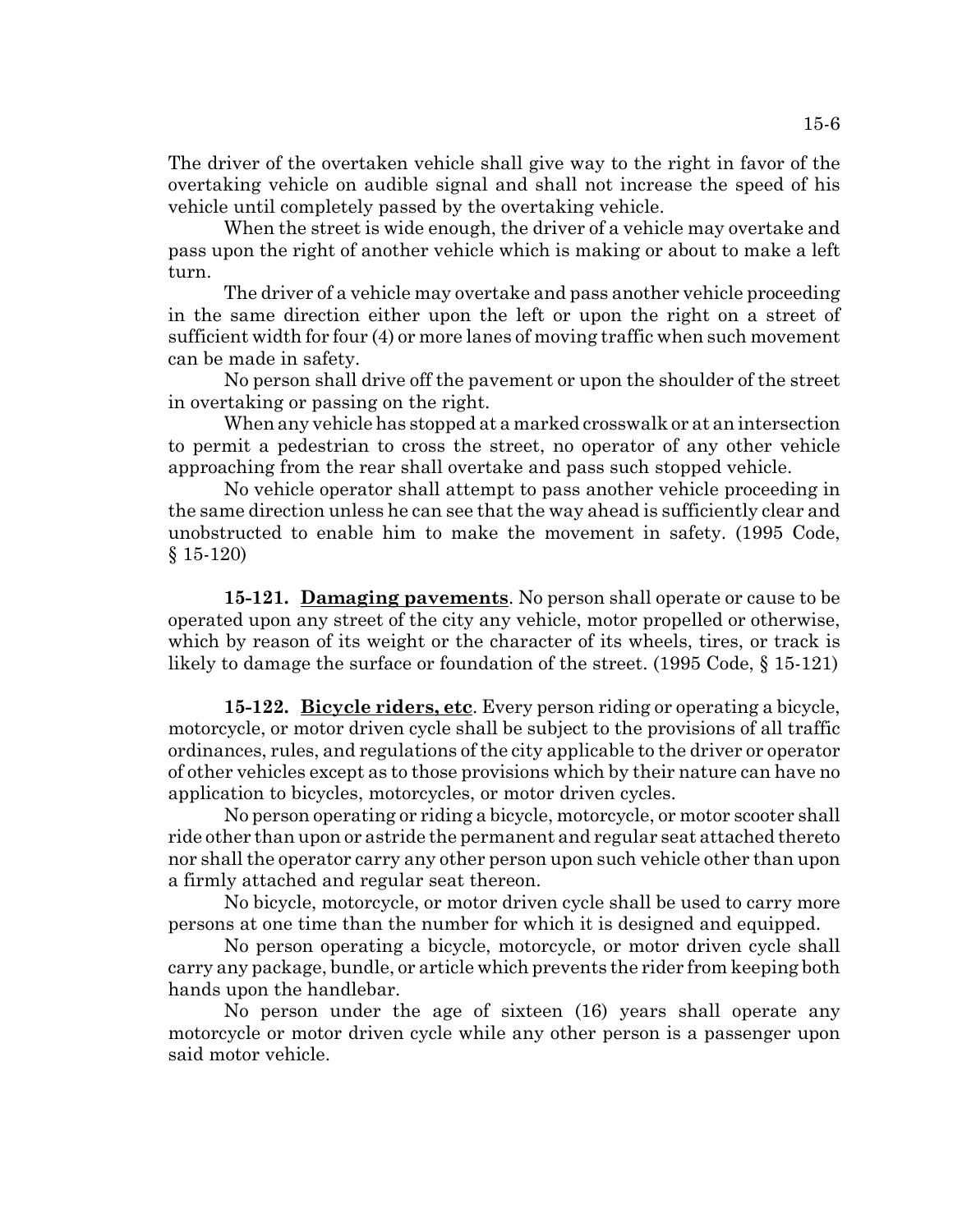All motorcycles and motor driven cycles operated on public ways within the corporate limits shall be equipped with crash bars approved by the state's commissioner of safety.

Each driver of a motorcycle or motor driven cycle and any passenger thereon shall be required to wear on his head a crash helmet of a type approved by the state's commissioner of safety.

Every motorcycle or motor driven cycle operated upon any public way within the corporate limits shall be equipped with a windshield of a type approved by the state's commissioner of safety for the purpose of preventing any flying object from striking the operator or any passenger in the eyes.

It shall be unlawful for any person to operate or ride on any vehicle in violation of this section and it shall also be unlawful for any parent or guardian knowingly to permit any minor to operate a motorcycle or motor driven cycle in violation of this section. (1995 Code, § 15-122)

### **15-123. Compliance with financial responsibility law required**.

(1) Every vehicle operated within the corporate limits must be in compliance with the financial responsibility law.

(2) At the time the driver of a motor vehicle is charged with any moving violation under title 55, chapters 8 and 10, parts 1-5, chapter 50; any provision in this title of this municipal code; or at the time of an accident for which notice is required under Tennessee Code Annotated, § 55-10-106, the officer shall request evidence of financial responsibility as required by this section. In case of an accident for which notice is required under Tennessee Code Annotated, § 55-10-106, the officer shall request such evidence from all drivers involved in the accident, without regard to apparent or actual fault. For the purpose of this section, "financial responsibility" means:

(a) Documentation, such as the declaration page of an insurance policy, an insurance binder, or an insurance card from an insurance company authorized to do business in Tennessee, stating that a policy of insurance meeting the requirements of the Tennessee Financial Responsibility Law of 1977, compiled in Tennessee Code Annotated, chapter 12, title 55, has been issued;

(b) A certificate, valid for one (1) year, issued by the commissioner of safety, stating that a cash deposit or bond in the amount required by the Tennessee Financial Responsibility Law of 1977, compiled in Tennessee Code Annotated, chapter 12, title 55, has been paid or filed with the commissioner, or has qualified as a self-insurer under Tennessee Code Annotated, § 55-12-111; or

(c) The motor vehicle being operated at the time of the violation was owned by a carrier subject to the jurisdiction of the department of safety or the interstate commerce commission, or was owned by the United States, the State of Tennessee or any political subdivision thereof, and that such motor vehicle was being operated with the owner's consent.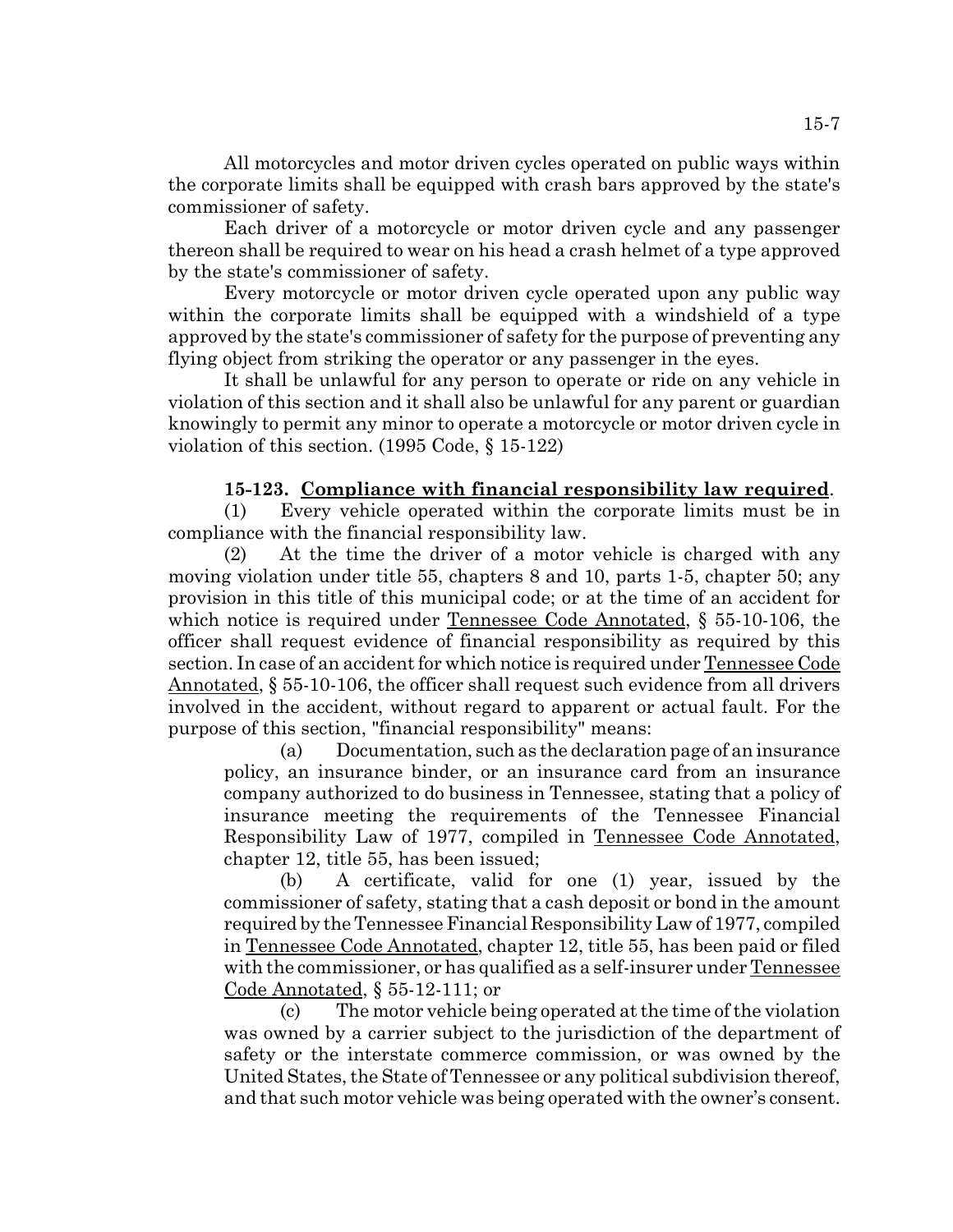(3) It is a civil offense to fail to provide evidence of financial responsibility pursuant to this section. Any violation of this section is punishable by a civil penalty of up to fifty dollars (\$50.00). The civil penalty prescribed by this section shall be in addition to any other penalty prescribed by the laws of this state or by the city's municipal code of ordinances.

(4) On or before the court date, the person charged with a violation of this section may submit evidence of compliance with this section in effect at the time of the violation. If the court is satisfied that compliance was in effect at the time of the violation, the charge of failure to provide evidence of financial responsibility may be dismissed. (1995 Code, § 15-123)

**15-124. Pedestrians in crosswalks**. 1. All vehicles must come to a complete stop at marked pedestrian street crossings not having flashing caution lights, when pedestrians are in the marked crossing areas or are waiting to use the marked crossing areas.

2. All vehicles must come to a complete stop when caution lights are flashing and/or when a pedestrian is in a crosswalk or waiting to use a crosswalk on the Linear Park Trail.

3. This section is applicable to all marked pedestrian street crossing areas located in the City of Tusculum, including the Linear Park Trail crossings.

4. A violation of this section may result in a citation to municipal court and a fine of fifty dollars (\$50.00). (1995 Code, § 15-124)

**15-125. Adoption of state traffic statutes and regulations**. All violations of state regulations for the operation of vehicles committed within the corporate limits of the municipality and which are defined by state law are hereby designated and declared to be offenses against the City of Tusculum also. This provision shall not apply to any offenses in which the state courts have exclusive jurisdiction. (1995 Code, § 15-707)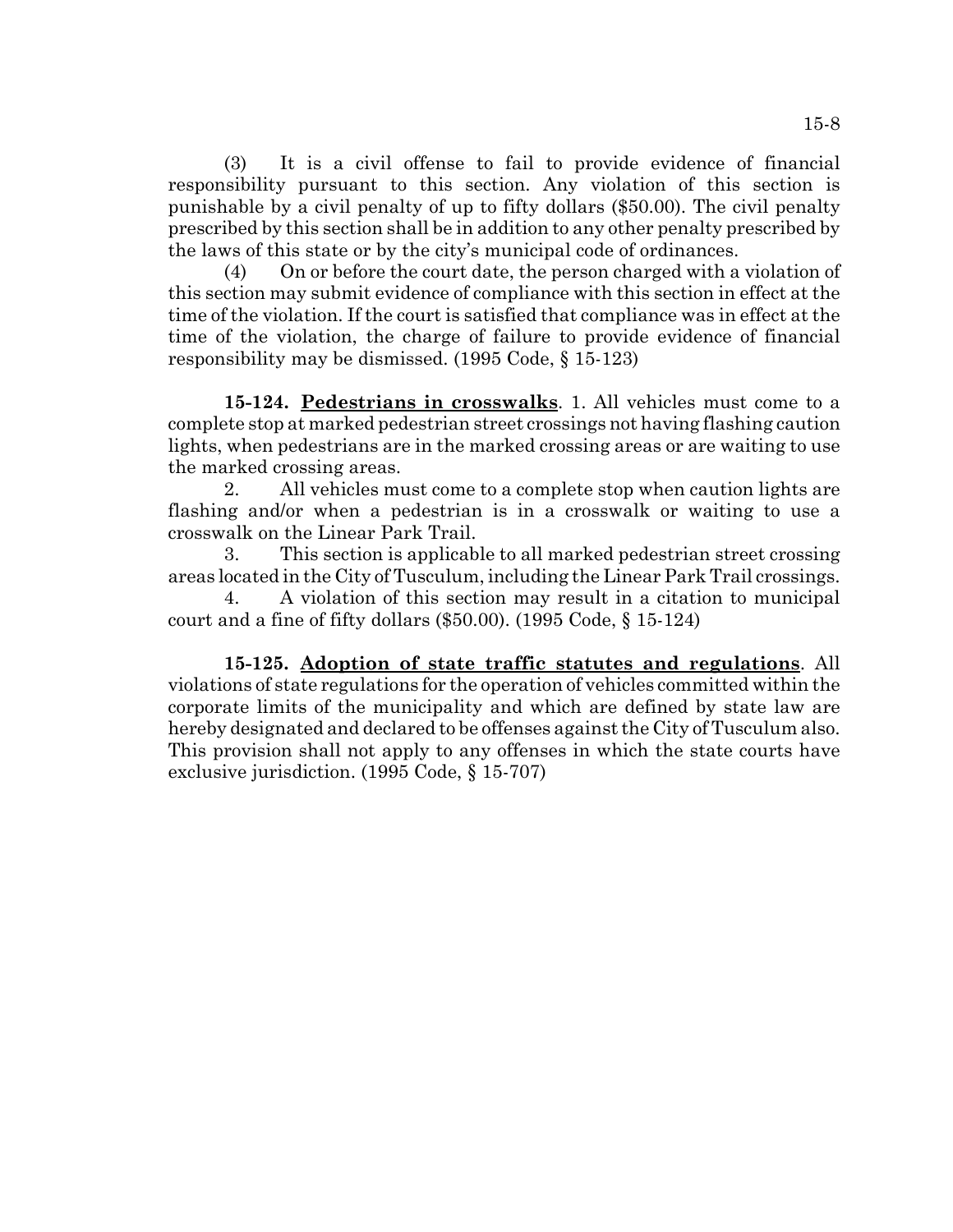### **EMERGENCY VEHICLES**

# **SECTION**

- 15-201. Authorized emergency vehicles defined.
- 15-202. Operation of authorized emergency vehicles.
- 15-203. Following emergency vehicles.
- 15-204. Running over fire hoses, etc.

**15-201. Authorized emergency vehicles defined**. Authorized emergency vehicles shall be fire department vehicles, police vehicles, and such ambulances and other emergency vehicles as are designated by the chief of police. (1995 Code, § 15-201)

15-202. **Operation of authorized emergency vehicles**.<sup>1</sup>(1) The driver of an authorized emergency vehicle, when responding to an emergency call, or when in the pursuit of an actual or suspected violator of the law, or when responding to but not upon returning from a fire alarm, may exercise the privileges set forth in this section, subject to the conditions herein stated.

(2) The driver of an authorized emergency vehicle may park or stand, irrespective of the provisions of this title; proceed past a red or stop signal or stop sign, but only after slowing down to ascertain that the intersection is clear; exceed the maximum speed limit and disregard regulations governing direction of movement or turning in specified directions so long as he does not endanger life or property.

(3) The exemptions herein granted for an authorized emergency vehicle shall apply only when the driver of any such vehicle while in motion sounds an audible signal by bell, siren, or exhaust whistle and when the vehicle is equipped with at least one (1) lighted lamp displaying a red light visible under normal atmospheric conditions from a distance of five hundred feet (500') to the front of such vehicle, except that an authorized emergency vehicle operated as a police vehicle need not be equipped with or display a red light visible from in front of the vehicle.

(4) The foregoing provisions shall not relieve the driver of an authorized emergency vehicle from the duty to drive with due regard for the safety of all persons, nor shall such provisions protect the driver from the consequences of his reckless disregard for the safety of others. (1995 Code, § 15-202)

<sup>&</sup>lt;sup>1</sup>Municipal code reference

Operation of other vehicle upon the approach of emergency vehicles: § 15-501.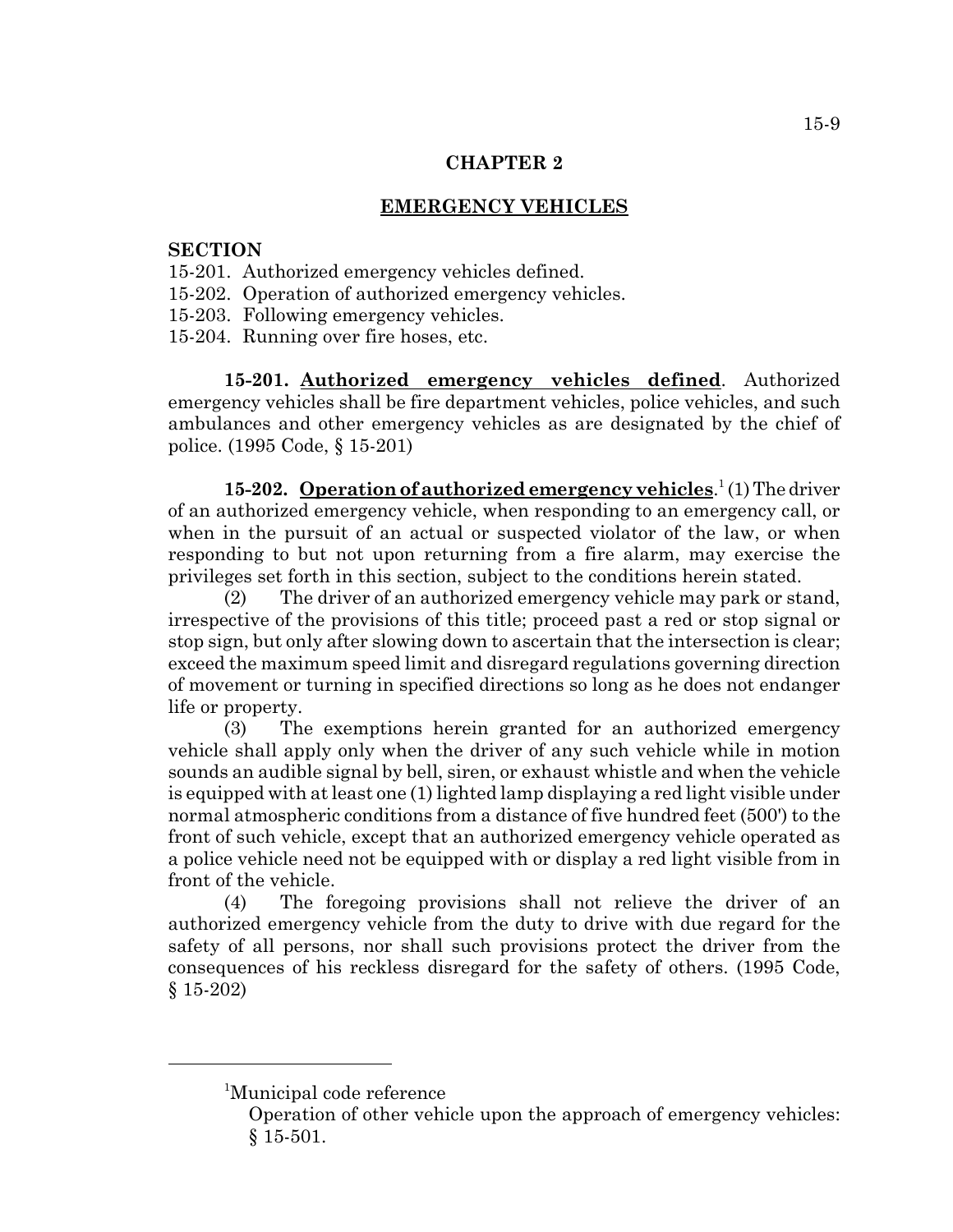**15-203. Following emergency vehicles**. No driver of any vehicle shall follow any authorized emergency vehicle apparently traveling in response to an emergency call closer than five hundred feet (500') or drive or park such vehicle within the block where fire apparatus has stopped in answer to a fire alarm. (1995 Code, § 15-203)

**15-204. Running over fire hoses, etc**. It shall be unlawful for any person to drive over any hose lines or other equipment of the fire department except in obedience to the direction of a fireman or policeman. (1995 Code, § 15-204)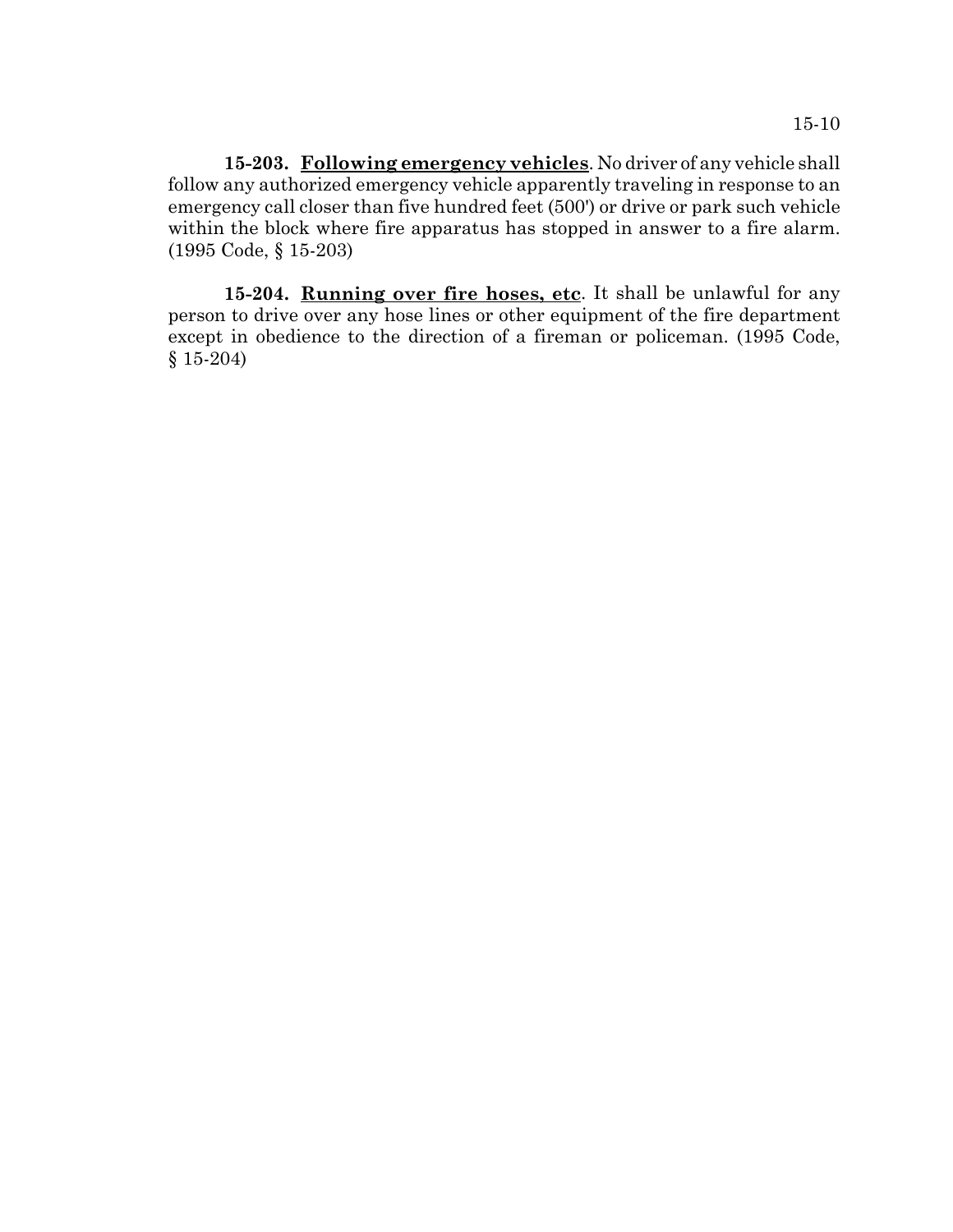#### **SPEED LIMITS**

### **SECTION**

15-301. In general.

15-302. At intersections.

15-303. In school zones.

15-304. In congested areas.

**15-301. In general**. It shall be unlawful for any person to operate or drive a motor vehicle upon any highway or street at a rate of speed in excess of thirty (30) miles per hour except where official signs have been posted indicating other speed limits, in which cases the posted speed limit shall apply. (1995 Code, § 15-301)

**15-302. At intersections**. It shall be unlawful for any person to operate or drive a motor vehicle through any intersection at a rate of speed in excess of fifteen (15) miles per hour unless such person is driving on a street regulated by traffic control signals or signs which require traffic to stop or yield on the intersecting streets. (1995 Code, § 15-302)

**15-303. In school zones**. Generally, pursuant to Tennessee Code Annotated, § 55-8-153 special speed limits in school zones shall be enacted based on an engineering investigation; shall not be less than fifteen (15) miles per hour; and shall be in effect only when proper signs are posted with a warning flasher or flashers in operation. It shall be unlawful for any person to violate any such special speed limit enacted and in effect in accordance with this paragraph.

When the board of commissioners has not established special speed limits as provided for above, any person who shall drive at a speed exceeding fifteen (15) miles per hour when passing a school during a recess period when a warning flasher or flashers are in operation, or during a period of ninety (90) minutes before the opening hour of a school or a period of ninety (90) minutes after the closing hour of a school, while children are actually going to or leaving school, shall be prima facie guilty of reckless driving. (1995 Code, § 15-303)

**15-304. In congested areas**. It shall be unlawful for any person to operate or drive a motor vehicle through any congested area at a rate of speed in excess of any posted speed limit when such speed limit has been posted by authority of the city. (1995 Code, § 15-304)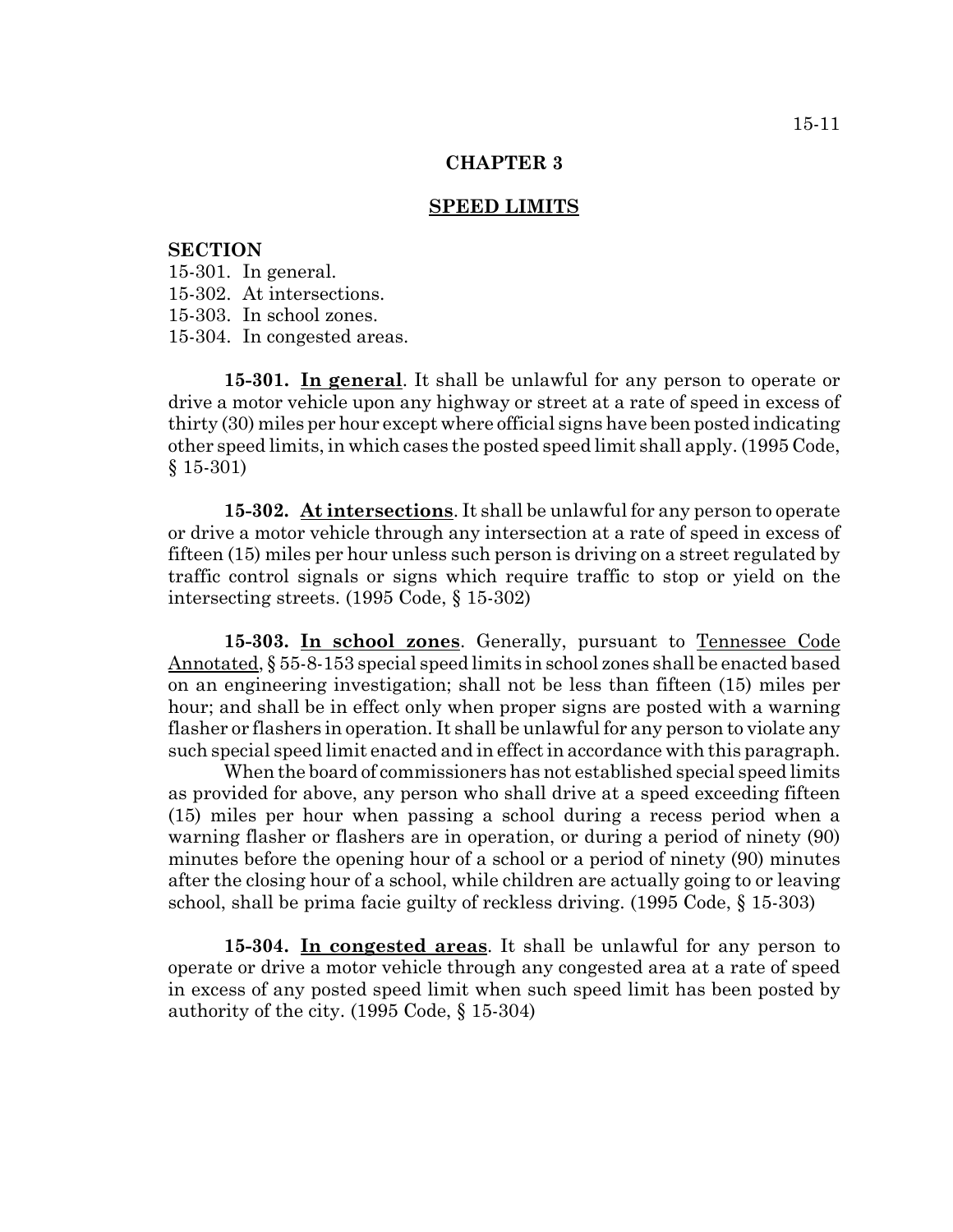### **TURNING MOVEMENTS**

#### **SECTION**

15-401. Generally.

15-402. Right turns.

15-403. Left turns on two-way roadways.

15-404. Left turns on other than two-way roadways.

15-405. U-turns.

**15-401. Generally**. No person operating a motor vehicle shall make any turning movement which might affect any pedestrian or the operation of any other vehicle without first ascertaining that such movement can be made in safety and signaling his intention in accordance with the requirements of the state law.<sup>1</sup> (1995 Code, § 15-401)

**15-402. Right turns**. Both the approach for a right turn and a right turn shall be made as close as practicable to the right hand curb or edge of the roadway. (1995 Code, § 15-402)

**15-403. Left turns on two-way roadways**. At any intersection where traffic is permitted to move in both directions on each roadway entering the intersection, an approach for a left turn shall be made in that portion of the right half of the roadway nearest the center line thereof and by passing to the right of the intersection of the center lines of the two (2) roadways. (1995 Code, § 15-403)

**15-404. Left turns on other than two-way roadways**. At any intersection where traffic is restricted to one (1) direction on one (1) or more of the roadways, the driver of a vehicle intending to turn left at any such intersection shall approach the intersection in the extreme left hand lane lawfully available to traffic moving in the direction of travel of such vehicle and after entering the intersection the left turn shall be made so as to leave the intersection, as nearly as practicable, in the left hand lane lawfully available to traffic moving in such direction upon the roadway being entered. (1995 Code, § 15-404)

**15-405. U-turns**. U-turns are prohibited. (1995 Code, § 15-405)

<sup>1</sup> State law reference

Tennessee Code Annotated, § 55-8-143.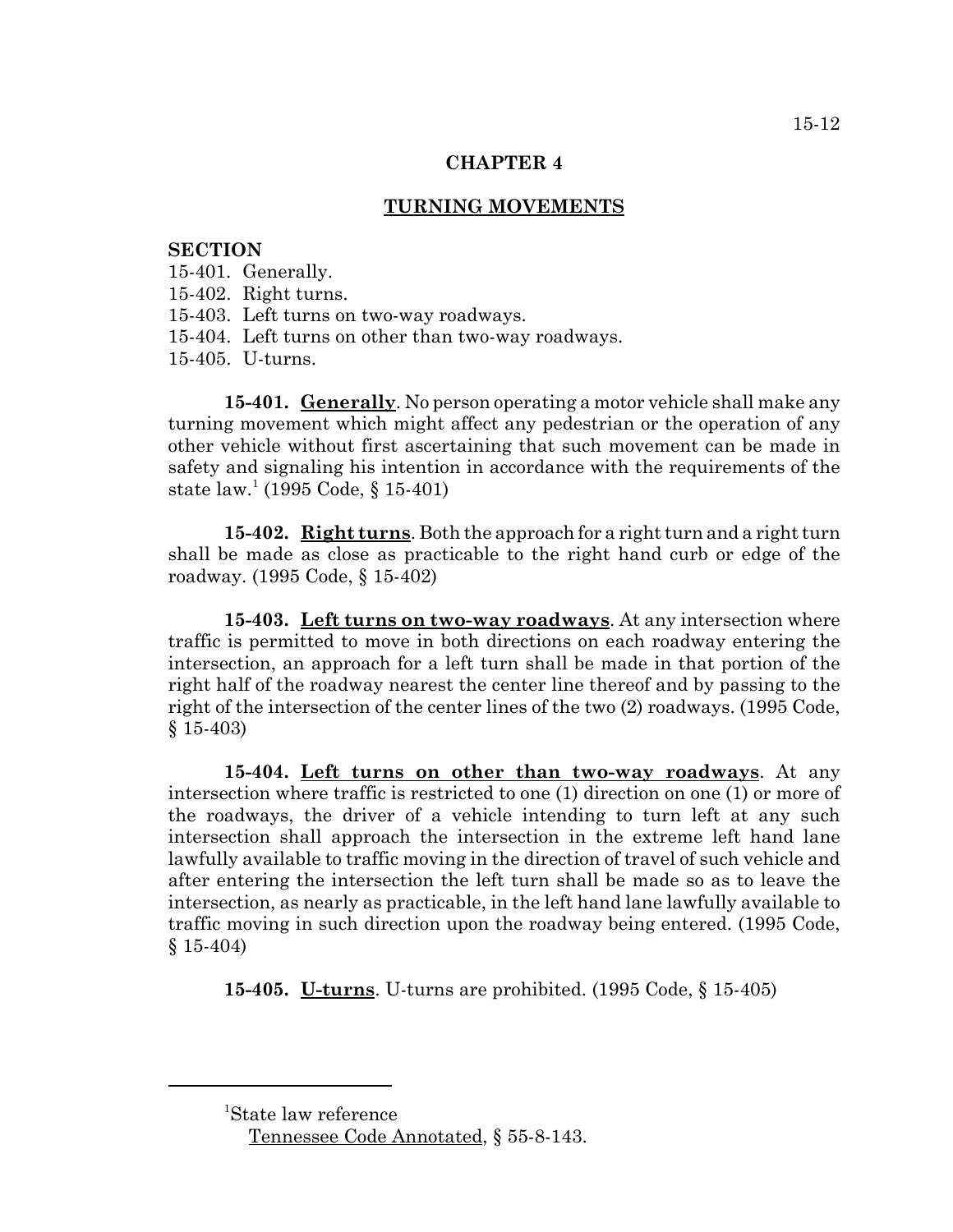### **STOPPING AND YIELDING**

### **SECTION**

- 15-501. Upon approach of authorized emergency vehicles.
- 15-502. When emerging from alleys, etc.
- 15-503. To prevent obstructing an intersection.
- 15-504. At "stop" signs.
- 15-505. At "yield" signs.
- 15-506. At traffic-control signals generally.
- 15-507. At flashing traffic-control signals.
- 15-508. Stops to be signaled.

15-501. **Upon approach of authorized emergency vehicles**.<sup>1</sup> Upon the immediate approach of an authorized emergency vehicle making use of audible and/or visual signals meeting the requirements of the laws of this state, the driver of every other vehicle shall immediately drive to a position parallel to, and as close as possible to, the right hand edge of curb of the roadway clear of any intersection and shall stop and remain in such position until the authorized emergency vehicle has passed, except when otherwise directed by a police officer. (1995 Code, § 15-501)

**15-502. When emerging from alleys, etc**. The drivers of all vehicles emerging from alleys, parking lots, driveways, or buildings shall stop such vehicles immediately prior to driving onto any sidewalk or street. They shall not proceed to drive onto the sidewalk or street until they can safely do so without colliding or interfering with approaching pedestrians or vehicles. (1995 Code, § 15-502)

**15-503. To prevent obstructing an intersection**. No driver shall enter any intersection or marked crosswalk unless there is sufficient space on the other side of such intersection or crosswalk to accommodate the vehicle he is operating without obstructing the passage of traffic in or on the intersecting street or crosswalk. This provision shall be effective notwithstanding any trafficcontrol signal indication to proceed. (1995 Code, § 15-503)

**15-504. At "stop" signs**. The driver of a vehicle facing a "stop" sign shall bring his vehicle to a complete stop immediately before entering the crosswalk on the near side of the intersection or, if there is no crosswalk, then immediately before entering the intersection, and shall remain standing until he can proceed through the intersection in safety. (1995 Code, § 15-504)

<sup>1</sup> Municipal code reference

Special privileges of emergency vehicles: title 15, chapter 2.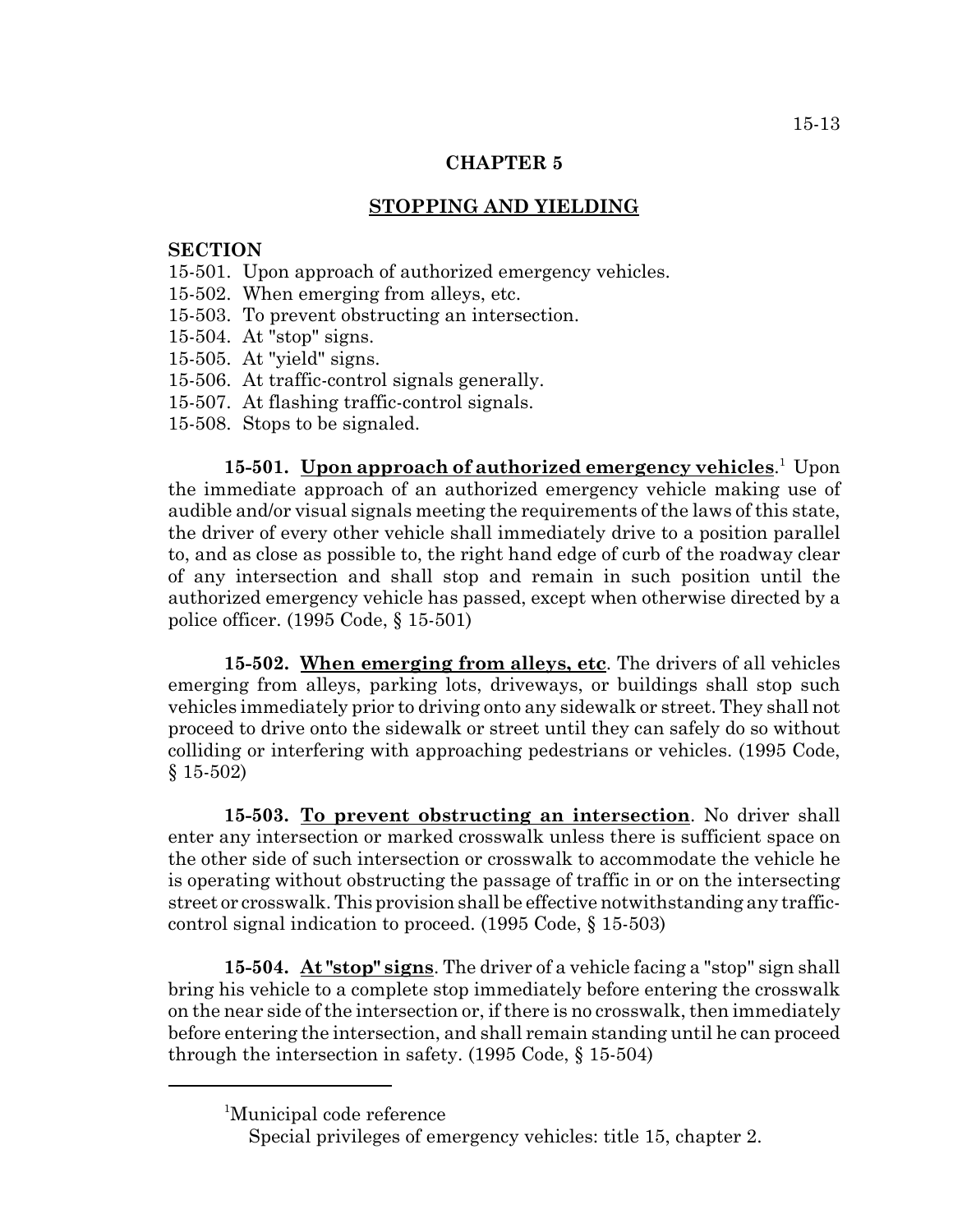**15-505. At "yield" signs**. The drivers of all vehicles shall yield the rightof-way to approaching vehicles before proceeding at all places where "yield" signs have been posted. (1995 Code, § 15-505)

**15-506. At traffic-control signals generally**. Traffic-control signals exhibiting the words "Go," "Caution," or "Stop," or exhibiting different colored lights successively one at a time, or with arrows, shall show the following colors only and shall apply to drivers of vehicles and pedestrians as follows:

(1) Green alone, or "Go":

(a) Vehicular traffic facing the signal may proceed straight through or turn right or left unless a sign at such place prohibits such turn. But vehicular traffic, including vehicles turning right or left, shall yield the right of way to other vehicles and to pedestrians lawfully within the intersection or an adjacent crosswalk at the time such signal is exhibited.

(b) Pedestrians facing the signal may proceed across the roadway within any marked or unmarked crosswalk.

(2) Steady yellow alone, or "Caution": Vehicular traffic facing the signal is thereby warned that the red or "Stop" signal will be exhibited immediately thereafter and such vehicular traffic shall not enter or be crossing the intersection when the red or "Stop" signal is exhibited.

(3) Steady red alone, or "Stop": Vehicular traffic facing the signal shall stop before entering the crosswalk on the near side of the intersection or, if none, then before entering the intersection and shall remain standing until green or "Go" is shown alone. Provided, however, that a right turn on a red signal shall be permitted at all intersections within the city, provided that the prospective turning car comes to a full and complete stop before turning and that the turning car yields the right of way to pedestrians and cross traffic traveling in accordance with their traffic signal. However, said turn will not endanger other traffic lawfully using said intersection. A right turn on red shall be permitted at all intersections except those clearly marked by a "No Turns On Red" sign, which may be erected by the city at intersections which the city decides require no right turns on red in the interest of traffic safety.

(4) Steady red with green arrow: Vehicular traffic facing such signal may cautiously enter the intersection only to make the movement indicated by such arrow but shall yield the right of way to pedestrians lawfully within a crosswalk and to other traffic lawfully using the intersection.

(5) In the event an official traffic-control signal is erected and maintained at a place other than an intersection, the provisions of this section shall be applicable except as to those provisions which by their nature can have no application. Any stop required shall be made at a sign or marking on the pavement indicating where the stop shall be made, but in the absence of any such sign or marking the stop shall be made a vehicle length short of the signal. (1995 Code, § 15-506)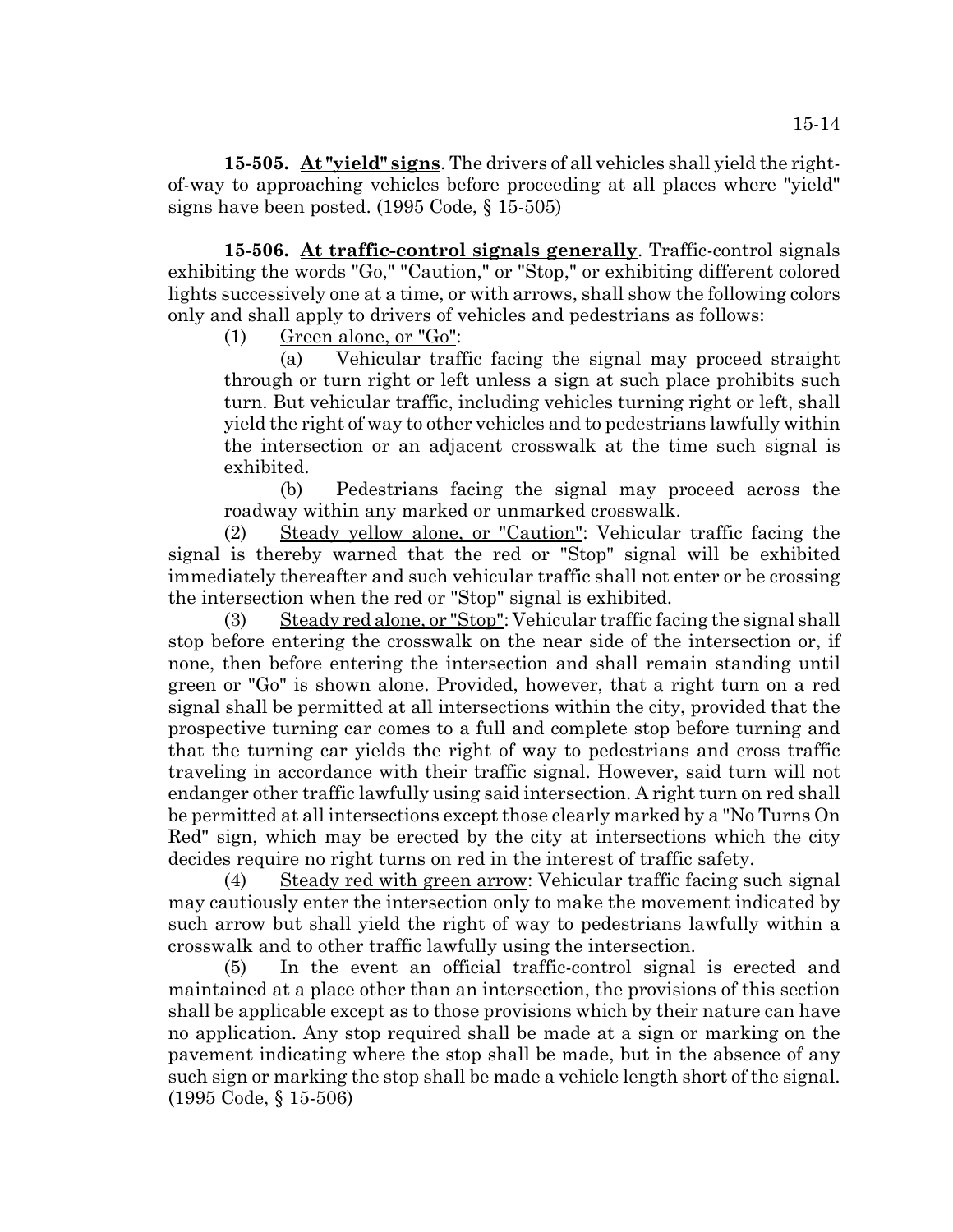**15-507. At flashing traffic-control signals**. Whenever an illuminated flashing red or yellow signal is used in a traffic sign or signal placed or erected in the city, it shall require obedience by vehicular traffic as follows:

(1) Flashing red (stop signal). When a red lens is illuminated with intermittent flashes, drivers of vehicles shall stop before entering the nearest crosswalk at an intersection or at a limit line when marked, or if none, then before entering the intersection, and the right to proceed shall be subject to the rules applicable after making a stop at a stop sign.

(2) Flashing yellow (caution signal). When a yellow lens is illuminated with intermittent flashes, drivers of vehicles may proceed through the intersection or past such signal only with caution. (1995 Code, § 15-507)

**15-508. Stops to be signaled**. No person operating a motor vehicle shall stop such vehicle whether in obedience to a traffic sign or signal or otherwise, without first signaling his intention in accordance with the requirements of the state  $\text{law},^1$  except in an emergency. (1995 Code, § 15-508)

<sup>1</sup> State law reference Tennessee Code Annotated, § 55-8-143.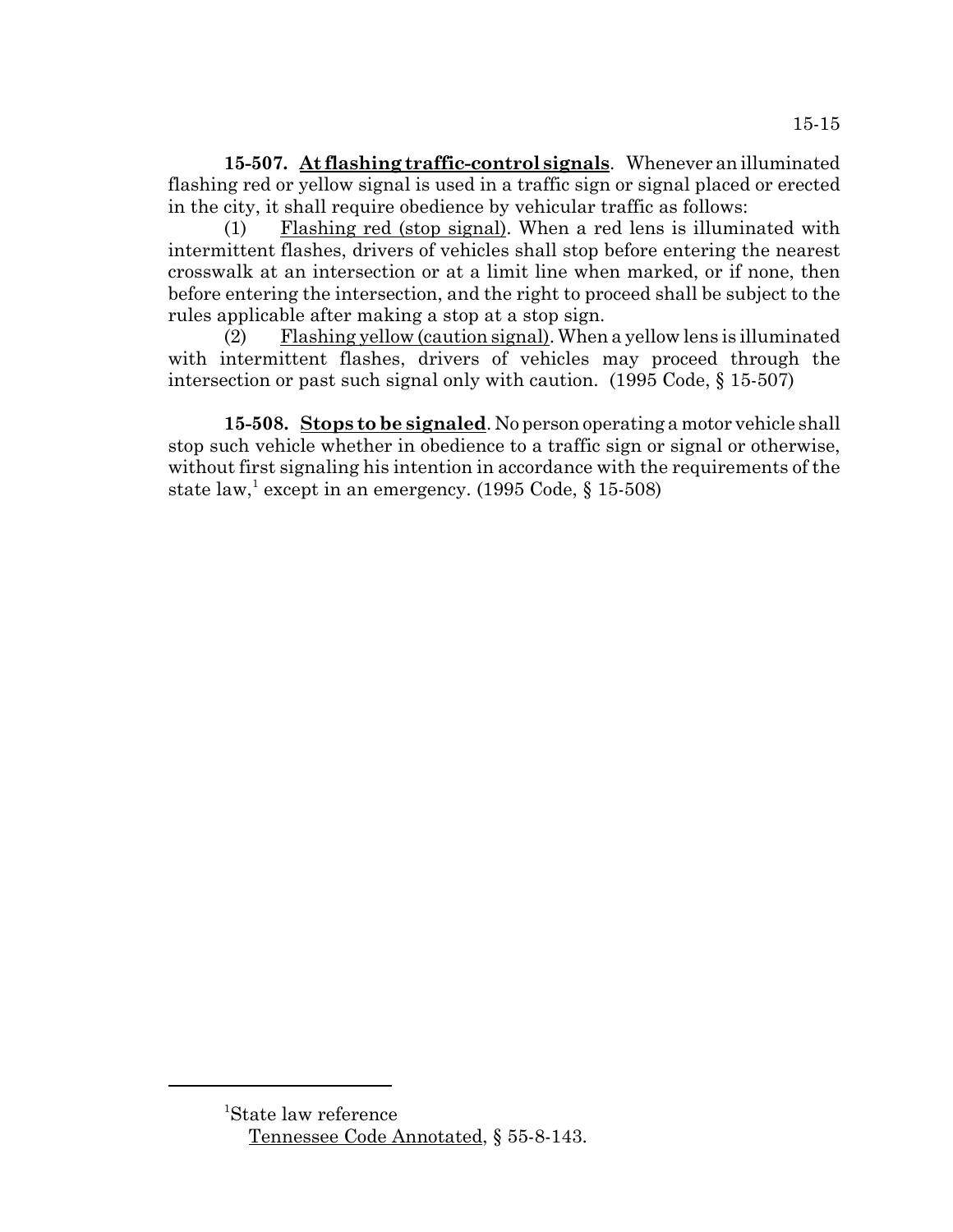### **PARKING**

### **SECTION**

15-601. Generally.

- 15-602. Angle parking.
- 15-603. Occupancy of more than one space.
- 15-604. Where prohibited.
- 15-605. Loading and unloading zones.
- 15-606. Presumption with respect to illegal parking.

**15-601. Generally**. No person shall leave any motor vehicle unattended on any street without first setting the brakes thereon, stopping the motor, removing the ignition key, and turning the front wheels of such vehicle toward the nearest curb or gutter of the street.

Except as hereinafter provided, every vehicle parked upon a street within the City of Tusculum shall be so parked that its right wheels are approximately parallel to and within eighteen inches (18") of the right edge or curb of the street.

Notwithstanding anything else in this code to the contrary, no person shall park or leave a vehicle parked on any public street or alley within the fire limits between the hours of 1:00 A.M. and 5:00 A.M. or on any other public street or alley for more than seventy-two (72) consecutive hours without the prior approval of the chief of police.

Furthermore, no person shall wash, grease, or work on any vehicle, except to make repairs necessitated by an emergency, while such vehicle is parked on a public street. (1995 Code, § 15-601)

**15-602. Angle parking**. On those streets which have been signed or marked by the city for angle parking, no person shall park or stand a vehicle other than at the angle indicated by such signs or markings. No person shall angle park any vehicle which has a trailer attached thereto or which has a length in excess of twenty-four feet (24'). (1995 Code, § 15-602)

**15-603. Occupancy of more than one space**. No person shall park a vehicle in any designated parking space so that any part of such vehicle occupies more than one (1) such space or protrudes beyond the official markings on the street or curb designating such space unless the vehicle is too large to be parked within a single designated space. (1995 Code, § 15-603)

**15-604. Where prohibited**. No person shall park a vehicle in violation of any sign placed or erected by the state or city, nor:

- (1) On a sidewalk;
- (2) In front of a public or private driveway;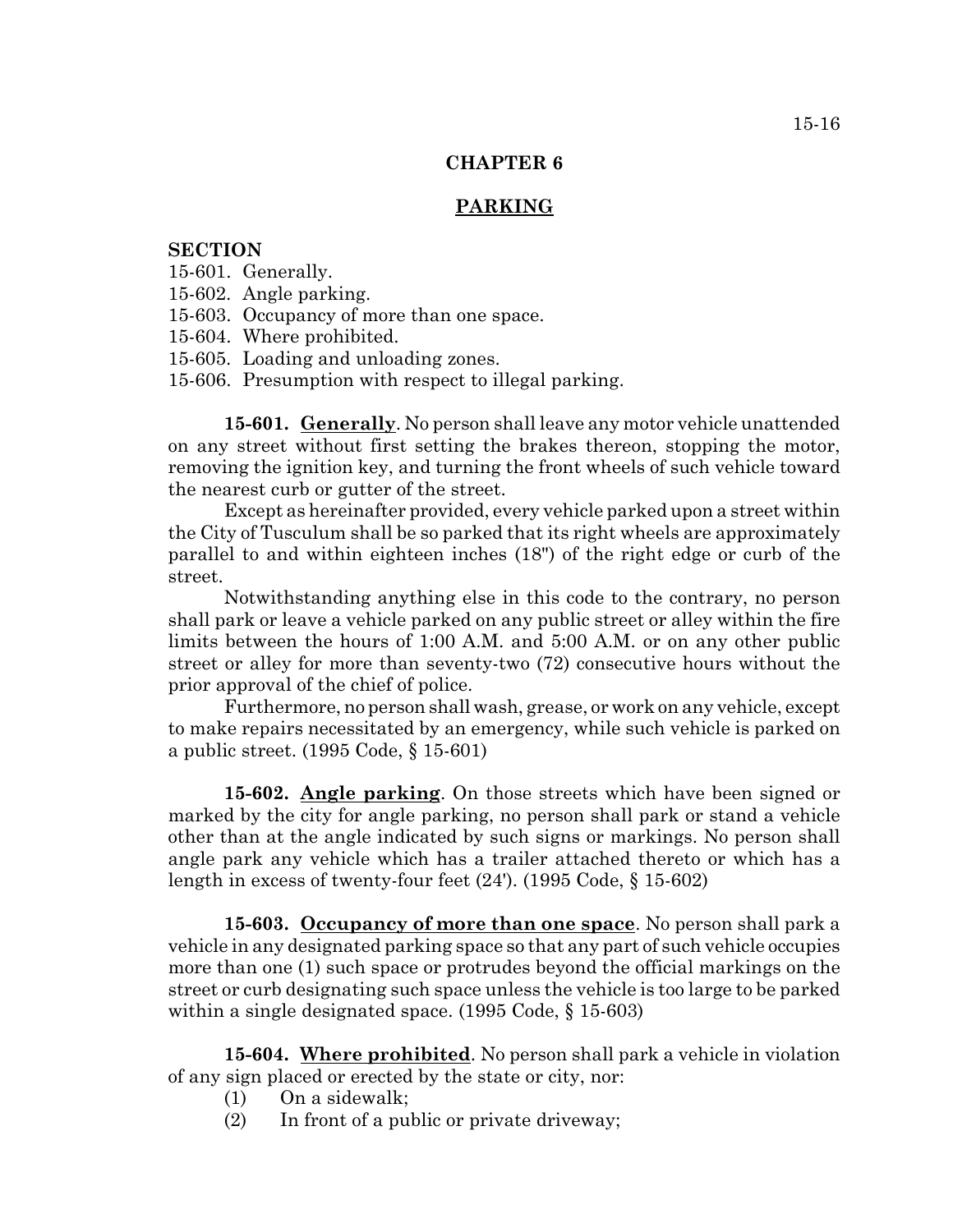- (3) Within an intersection or within fifteen feet (15') thereof;
- (4) Within fifteen feet (15') of a fire hydrant;
- (5) Within a pedestrian crosswalk;

(6) Within twenty feet (20') of the driveway entrance to any fire station, and on the side of the street opposite the entrance to any fire station within seventy-five feet (75') of the entrance;

(7) Alongside or opposite any street excavation or obstruction when other traffic would be obstructed;

(8) On the roadway side of any vehicle stopped or parked at the edge or curb of a street;

- (9) Upon any bridge;
- (10) Alongside any curb painted yellow or red by the city.

(11) Based on safety or traffic management considerations, the public works director in coordination with the Tusculum Chief of Police or Chief of the Tusculum Volunteer Fire Department may also restrict or prohibit parking on such roads by causing a sign to be erected reflecting the designation. Any person who wishes to appeal a determination of the public works director that restricts or prohibits parking must file an appeal to the Tusculum Municipal Code to the board of mayor and commissioners within thirty (30) days of the effective date of this section (12-21-15) or the erection of the sign reflecting the parking restriction, whichever is later.

(12) On city streets or subdivisions that would hamper an emergency vehicle, towing vehicle, sanitation vehicle or other oversized vehicles from passing or turning around.

(13) In or within fifteen feet (15') of any cul-de-sac.

(14) Facing the wrong direction opposite the flow of traffic on any city street including subdivisions.

(15) No boat, trailer or temporary storage unit may be parked on city streets including subdivision. (1995 Code, § 15-604, as amended by Ord. #15-05, Dec. 2015)

**15-605. Loading and unloading zones**. No person shall park a vehicle for any purpose or period of time other than for the expeditious loading or unloading of passengers or merchandise in any place marked by the city as a loading and unloading zone. (1995 Code, § 15-605)

**15-606. Presumption with respect to illegal parking**. When any unoccupied vehicle is found parked in violation of any provision of this chapter, there shall be a prima facie presumption that the registered owner of the vehicle is responsible for such illegal parking. (1995 Code, § 15-606)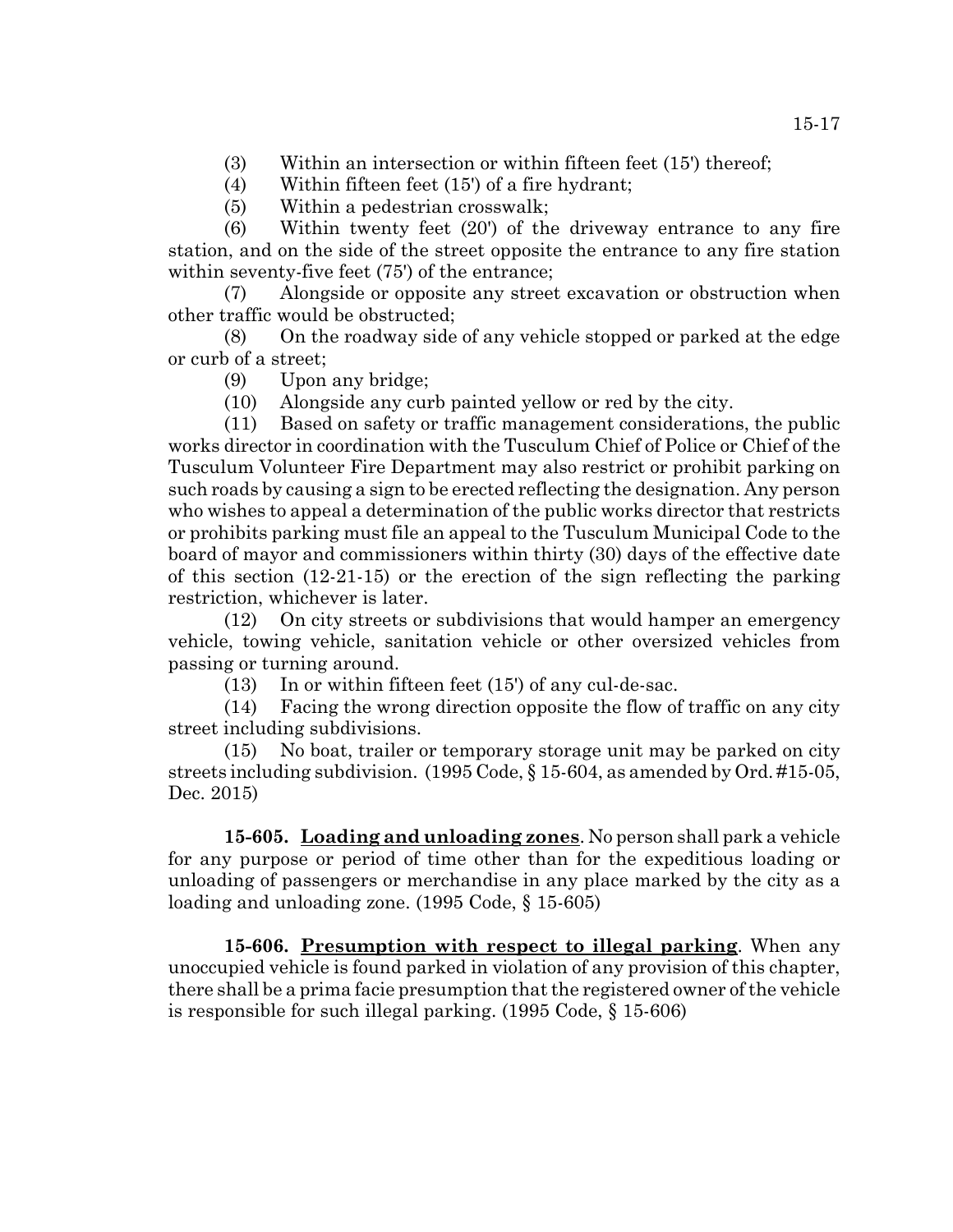## **ENFORCEMENT**

### **SECTION**

- 15-701. Issuance of traffic citations.
- 15-702. Failure to obey citation.
- 15-703. Illegal parking.
- 15-704. Impoundment of vehicles.
- 15-705. Disposal of "abandoned motor vehicles."
- 15-706. Violation and penalty.

15-701. **Issuance of traffic citations**.<sup>1</sup> When a police officer halts a traffic violator other than for the purpose of giving a warning, and does not take such person into custody under arrest, he shall take the name, address, and operator's license number of said person, the license number of the motor vehicle involved, and such other pertinent information as may be necessary, and shall issue to him a written traffic citation containing a notice to answer to the charge against him in the city court at a specified time. The officer, upon receiving the written promise of the alleged violator to answer as specified in the citation, shall release such person from custody. It shall be unlawful for any alleged violator to give false or misleading information as to his name or address. (1995 Code, § 15-701)

**15-702. Failure to obey citation**. It shall be unlawful for any person to violate his written promise to appear in court after giving said promise to an officer upon the issuance of a traffic citation, regardless of the disposition of the charge for which the citation was originally issued. (1995 Code, § 15-702)

**15-703. Illegal parking**. Whenever any motor vehicle without a driver is found parked or stopped in violation of any of the restrictions imposed by this code, the officer finding such vehicle shall take its license number and may take any other information displayed on the vehicle which may identify its user, and shall conspicuously affix to such vehicle a citation for the driver and/or owner to answer for the violation within ten (10) days during the hours and at a place specified in the citation. (1995 Code, § 15-703)

**15-704. Impoundment of vehicles**. Members of the police department are hereby authorized, when reasonably necessary for the security of the vehicle or to prevent obstruction of traffic, to remove from the streets and impound any vehicle whose operator is arrested or any unattended vehicle which is parked so as to constitute an obstruction or hazard to normal traffic. Any impounded

<sup>1</sup> State law reference

Tennessee Code Annotated, § 7-63-101, et seq.